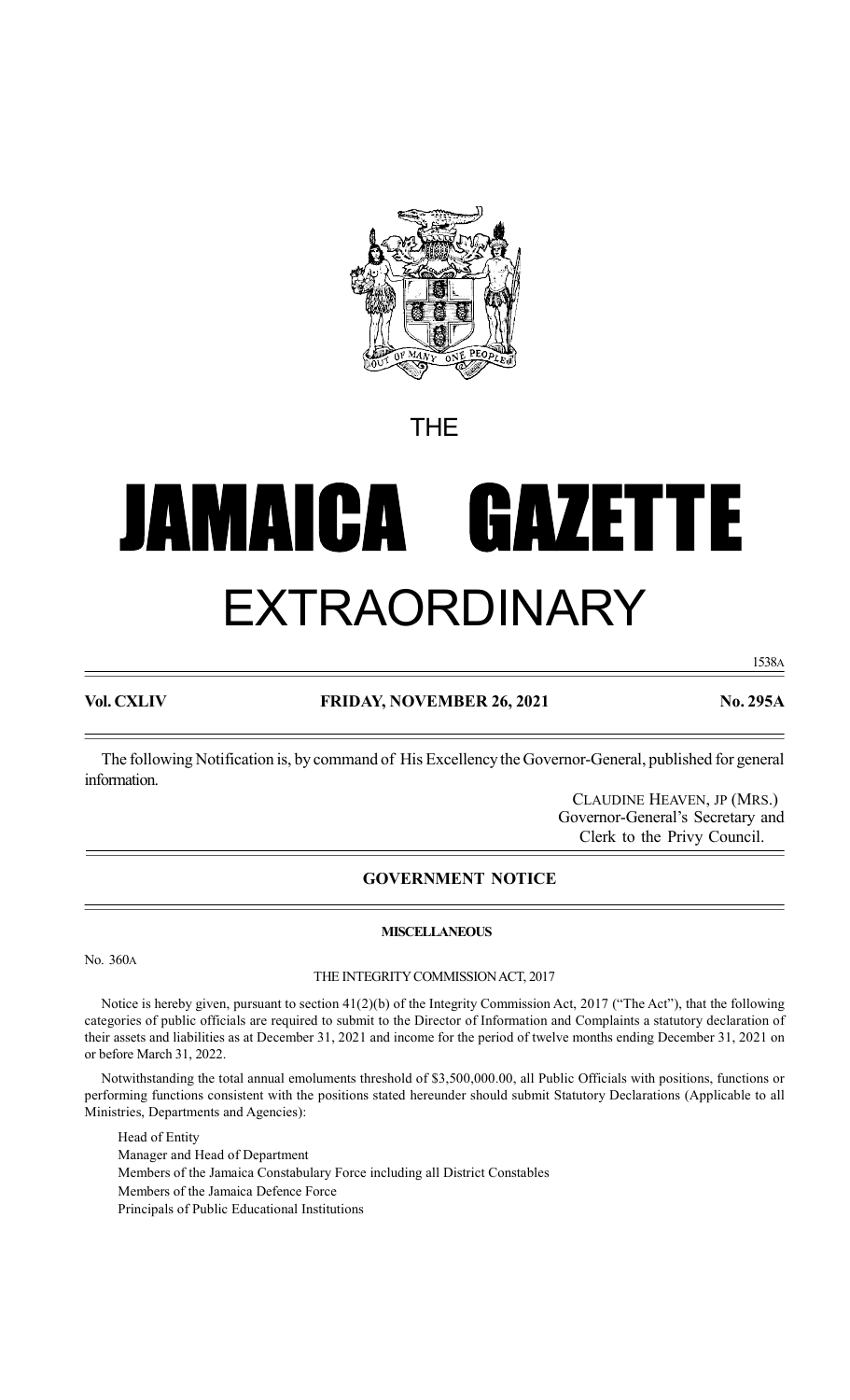Officers involved in the assessment and approval of licenses, certificates, permits and contracts Chief Financial Officer, Financial Controller, Accountant, Bursar Internal Auditor Inspector and Supervisor of Inspector Compliance Officer Database Administrator and Supervisor of Database Administrator Information System Security Administrator Information System Security Officer Programmer and Application Developer Intelligence Officer, Senior Intelligence Officer and Intelligence Analyst Investigator Inventory Officer and Supervisor of Inventory Officer Procurement Officer Property Maintenance Officer and Property Maintenance Supervisor Estate Officer and Estate Manager Loans Officer

All public officials in the aforementioned categories for the period January 1, 2021 to December 31, 2021 or any part thereof are required to file Statutory Declarations.

Categories of public officials in the following Ministries, Departments and Agencies are required to submit to the Director of Information and Complaints a statutory declaration of their assets and liabilities as at December 31, 2021 and income for the period of twelve months ending December 31, 2021 by March 31, 2022.

Notwithstanding the total emoluments threshold of \$3,500,000.00, all Public Officials with positions and/or functions within the Departments and Agencies stated hereunder should submit Statutory Declarations:

Departments Categories

——— ———

| Jamaica Customs Agency                       | <b>Batching Clerk</b><br><b>Tally Clerk</b><br><b>Billings Officer</b><br>Cashier and Collection Officer<br>Customs Officer and Customs Supervisor<br>Duty Officer<br>Field Officer<br><b>Examination Officer</b><br>Image Interpreter<br>Manifest Officer<br><b>Commitment Control Officer</b><br>Internal Affairs Officer<br>Valuation Officer                                                                                                                                                                                                           |
|----------------------------------------------|------------------------------------------------------------------------------------------------------------------------------------------------------------------------------------------------------------------------------------------------------------------------------------------------------------------------------------------------------------------------------------------------------------------------------------------------------------------------------------------------------------------------------------------------------------|
| Passport, Immigration and Citizenship Agency | Cashier and Collection Officer<br>Immigration Officer                                                                                                                                                                                                                                                                                                                                                                                                                                                                                                      |
| Tax Administration Jamaica                   | Collector of Taxes<br>Distillery Supervisor and Distillery Officer<br>Document Authentication Supervisor<br>Document Authentication Verifier<br>Document Authentication Officer<br>Excise Supervisor and Excise Officer<br>Forensic Data - Mining Officer<br>Motor Vehicle Title Officer<br>Revenue Field Officer<br>Senior Tax Auditor and Tax Auditor<br>Stock Clerk, Warehouse Clerk and Store Clerk<br>Supervisor — Stores (Incoming and Dispatch)<br>Supervisor - Stock and Asset Management<br>Valuation Surveyor<br>Perforator<br>Stamper<br>Valuer |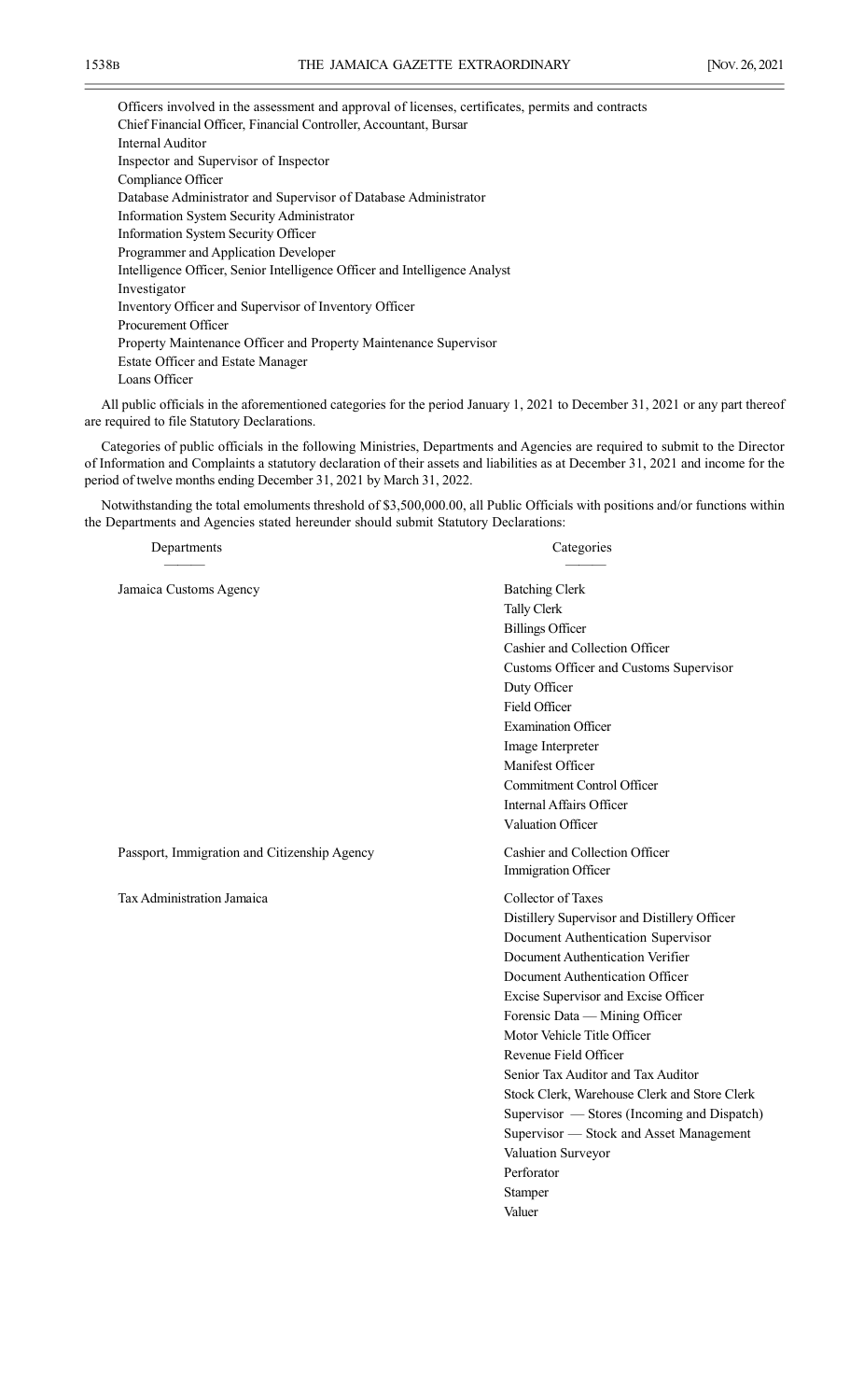# Departments Categories

Municipal Corporations,  $\qquad \qquad$  Assistant Superintendent Portmore Municipal Council and Building Officer Kingston and St. Andrew Municipal Building Technician Corporation Cashier and Collection Officer

Chief Engineer and City Engineer Deputy Superintendent Deputy Building Surveyor Disaster Preparedness Coordinator Enforcement Officer Field Officer Local Government Councillor Mayor of Portmore Municipal Engineer Municipal Police Physical Planner Planning Coordinator Project Officer Superintendent Urban Planner Works Overseer Petrojam Limited Engineer Senior Supervisor Supervisor Assistant Contracts Administrator Contracts Administrator Corporate Secretary and Legal Officer Data Entry Clerk Day Technician — Product Movement Reconciliation Lab Technician Marine Operations Officer Marine Operations Assistant Marine Operations Coordinator Security Advisor and Security Coordinator Security Facilities Monitor National Works Agency Engineer Supervisor Assistant Parish Manager Building Officer Field Technician and Field Officer Fleet Supervisor Land Surveyor and Assistant Land Surveyor Maintenance Supervisor Planning Technologist Project Coordinator Project Officer and Senior Project Officer Quality Assurance Officer Quantity Surveyor Regional Coordinator and Regional Supervisor Road Planner ——— ———

Senior Clerk of Works and Clerk of Works Senior Lab Technician and Lab Technician Senior Quality Assurance Officer Site Supervisor

eGov Jamaica Limited All Officers — Business Solution Services All Officers — Operations and Support Services All Officers — Programme Management Services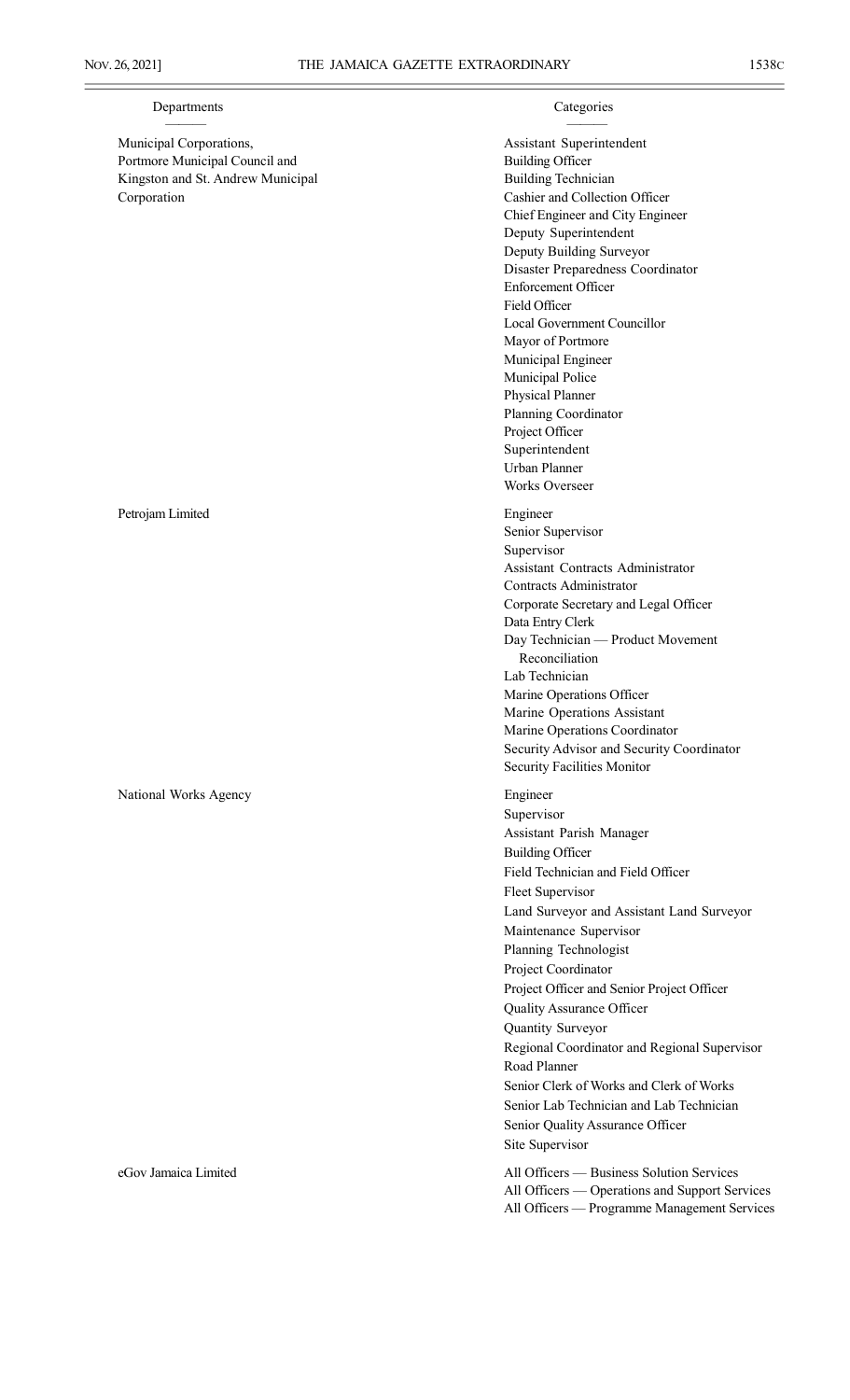Ē

| Departments                           | Categories                                                                                                                                                                                                                                                                                                                                                                                                                                                                 |
|---------------------------------------|----------------------------------------------------------------------------------------------------------------------------------------------------------------------------------------------------------------------------------------------------------------------------------------------------------------------------------------------------------------------------------------------------------------------------------------------------------------------------|
| National Land Agency                  | Land Officer<br>Valuer<br><b>Assistant Chief Plan Examiner</b><br>Plan Examiner<br>Assistant Property Administrator<br>Assistant Surveyor and Surveyor<br>Senior Surveyor<br><b>Building Officer</b><br>Legal Officer<br>Mapping Specialist<br>Paralegal Specialist and Senior Paralegal Officer<br>Property Administrator<br>Records Officer<br>Regional Administrator<br>Senior Plan Examiner<br>Senior Records Officer<br>Valuation Surveyor<br><b>System Architect</b> |
| Port Authority of Jamaica             | Engineer<br>Quality Assurance Officer<br>Records and Information Officer                                                                                                                                                                                                                                                                                                                                                                                                   |
| Ports Management and Security Limited | <b>Security Screener</b><br>Security Surveillance Coordinator<br>Senior Security Screener<br>Truck Captain<br>Unit Captain                                                                                                                                                                                                                                                                                                                                                 |
| Urban Development Corporation         | Assistant Surveyor<br>Investment Officer<br>Property Officer<br>Records Officer<br>Senior Records Officer<br>Treasury Officer<br>Commissioned Land Surveyor                                                                                                                                                                                                                                                                                                                |
| Registrar General's Department        | Approver<br>Customer Service Representative Supervisor -<br>Cashier<br>Customer Service Representative — Cashier<br>Data Entry Supervisor<br>Document Processing Coordinator<br>Examiner<br>Marriage Supervisor<br>Parish Officer<br>Record Management Coordinator<br>Record Management Supervisor<br>Record Officer<br>Registration Officer<br><b>Registration Coordinator</b><br>Vault Supervisor and Vault Officer                                                      |
| Firearm Licensing Authority           | Ballistic Data Input Technician<br>Compliance and Enforcement Officer<br>Records Clerk<br>Senior Compliance and Enforcement Officer<br>Senior Firearm Examination Officer<br>Senior Firearm Records and Information Officer                                                                                                                                                                                                                                                |

Systems Engineer